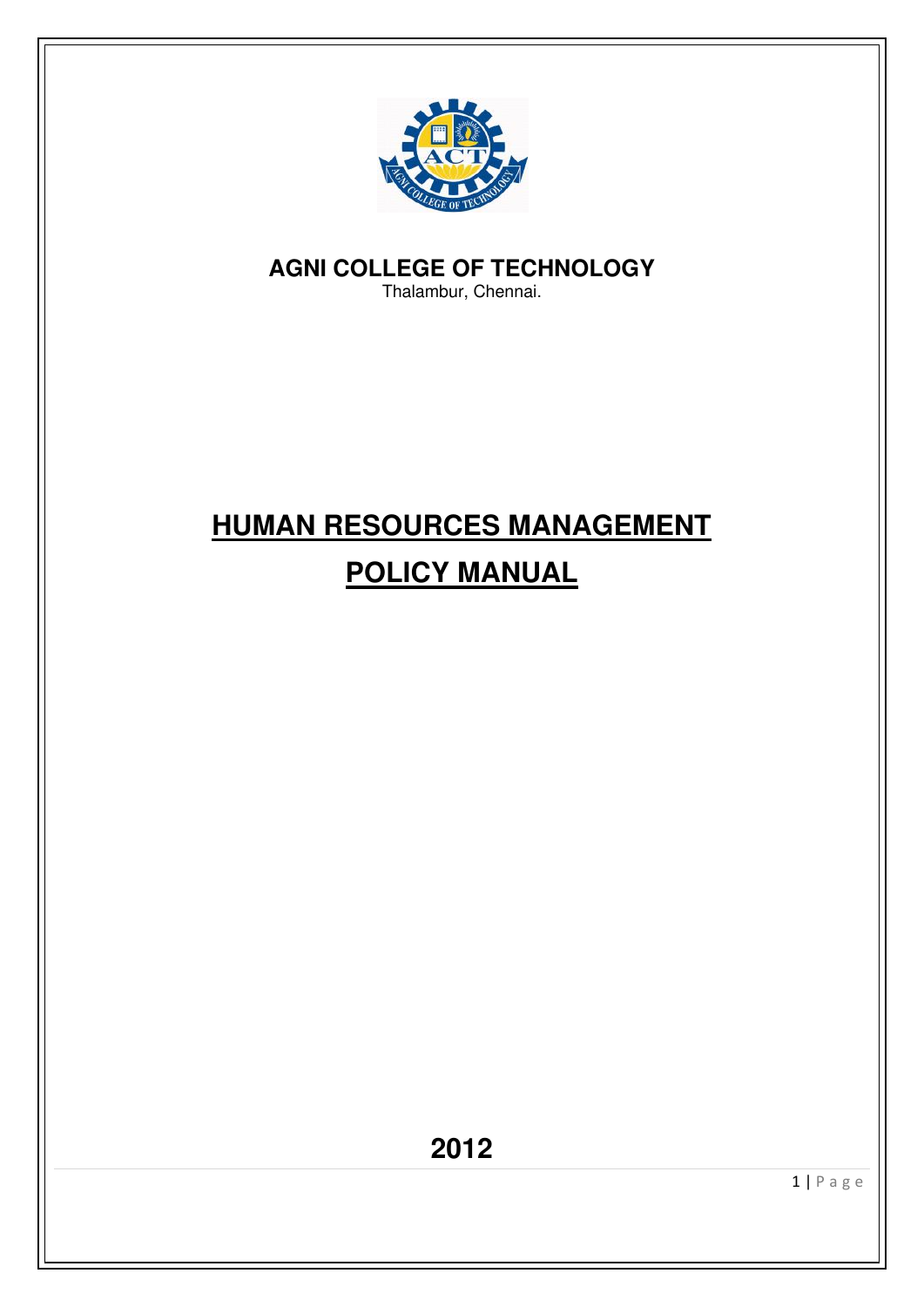# **CONTENTS**

- 1. Introduction & Concept
- 2. Functions of HR
- 3. Attendance at work
- 4. Recruitment & Employees Welfare
- 5. Performance Appraisal
- 6. Disciplinarily Rules
- 7. Personal Records Management
- 8. Notice for Leaving Employment
- 9. Public Relations

# **ANNEXURES**

- I. Office and College Timings
- II. Code of Professional Ethics
- III. Leave Rules
- IV. Discipline and Appeal Rules

# **APPENDIX**

Performance Appraisal Forms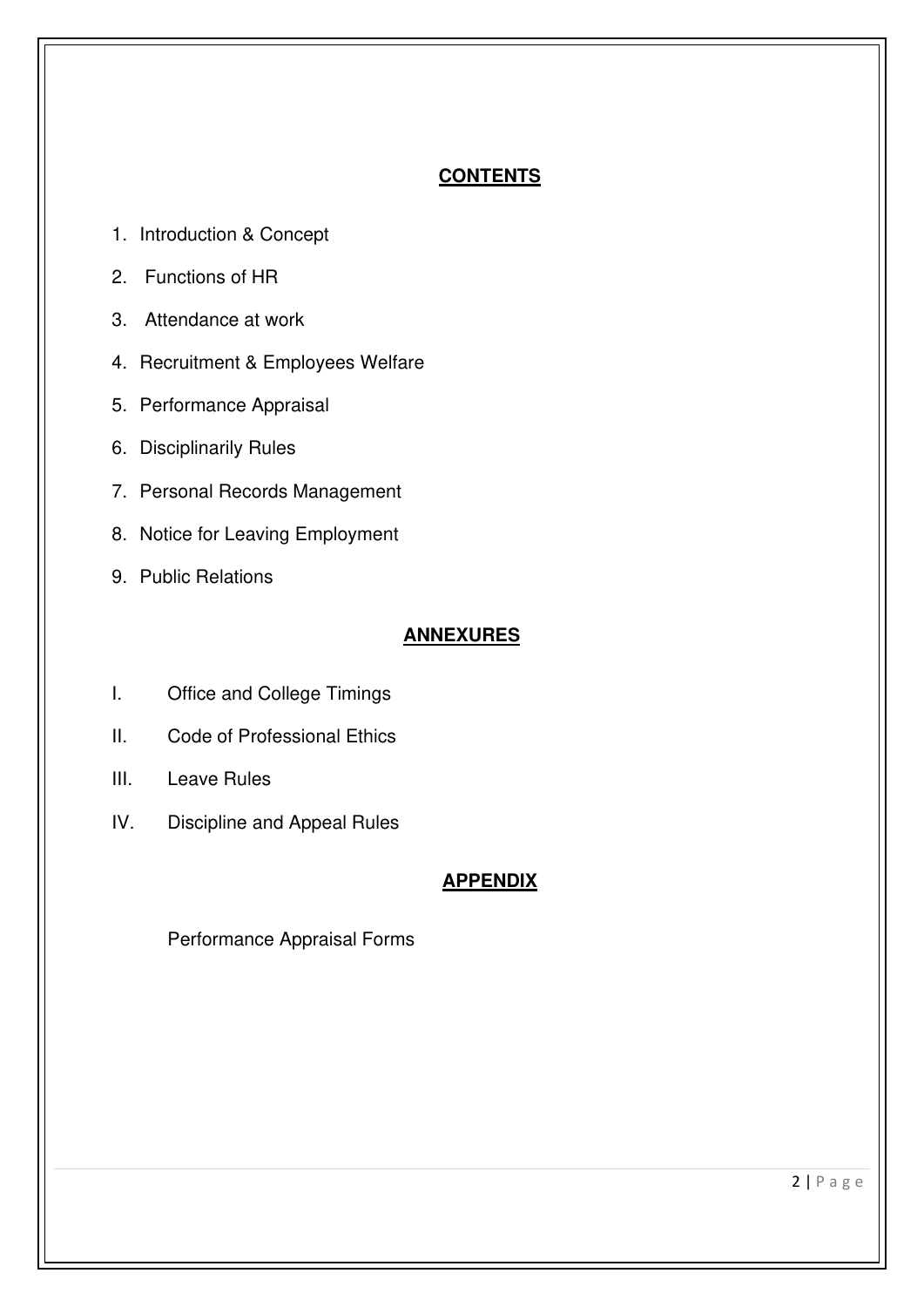# **HUMAN RESOURCES MANAGEMENT POLICY**

#### **I.I Introduction:**

Agni College of Technology (ACT) established in 2001 by Sri Balaji Charitable and Educational Trust, is one of the leading Engineering Institutions, located near Chennai duly approved by AICTE, affiliated to Anna University, accredited by National Board of accreditation and an ISO 9001-2008 certified institution. This institution is imparting quality education both at under graduate and post graduate levels with all infrastructural and lab facilities, besides<br>sufficient equipments and rated as a centre of Excellence for Engineering sufficient equipments and rated as a centre of Excellence for Engineering and Management courses.

Management of Human Resources involves attracting the best talent, up-skilling existing resource, assessing performance and rewarding personnel based on performance. Further, Human Resource Management plays an important role in developing organizational leadership and culture. In short, the human resource policy encompasses the following:

- Organizational and manpower management
- Personnel Administration

The Human Resources policy is a codified decisions formulated by this organization to support administrative personnel functions, performance management, employee relations and resource planning. Thus this HR policy aims to keep the Management up-to-date with current trends in employment and helps the organization towards achieving the goals as visualized by the Management.

With the formulating of this policy, the Management makes it clear to the employees the following:

- 1. The Nature of the organization
- 2. What they should expect from the organization
- 3. What the organization expects from them
- 4. How policies and procedures works within the organization
- 5. What is acceptable and unacceptable behaviour within the organization

The management may issue such instructions, as may be necessary from time to time according to the exigencies of the situation.

#### **I.II Concept:**

The concept of HR policy has been formulated keeping in mind the best practices in similar Academic Institutions both in public and in private sectors. The aim of HRM is to evolve practical and ethical approach to the management of an organisations most valuable asset-the people who work in that organisation and contribute to the development of the institution.

#### **The followings are covered under Quality and Human Resource Development:-**

The policies of the management are to promote excellence among the personnel strategies together to attract and retain bright faculty with the aim to achieve quality management and academic excellence. They are as follows:

- Academic Values
- Recruitment, strategies for attracting and retention of personnel, promotional avenues and career advancement.
- Policies for Teaching and Non-Teaching Staff Development.
- Permanent and Contract Services for Teaching, Non-Teaching and other support Personnel.
- Total Quality Management.
- Overall Teaching and Non-Teaching Staff Requirements in conformity to the AICTE prescribed norms.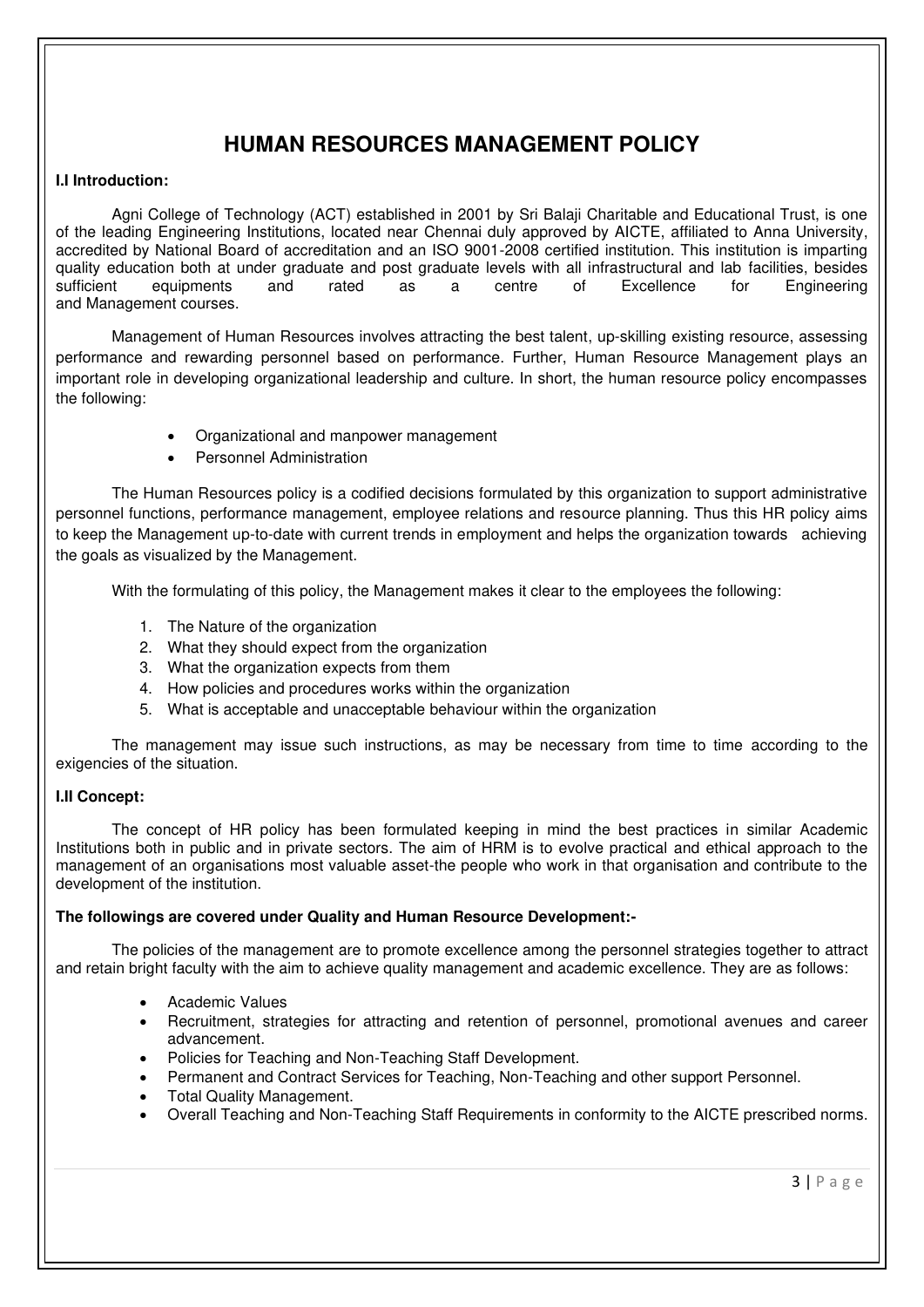The role of HR division is multifaceted. This division in any organisation plans and implements personnel policies and programs relating to recruitment, training, placement, individual development and also in disciplinary matters. It ensures that both organisational and individual duties and responsibilities are correctly discharged by protecting the interest of the management and the individuals. It aims to create a conducive atmosphere where in the personnel who are working are committed and contented so as to achieve optimum level of achievement in the development of the institution.

#### **I.III The functions of a HR division are:**

- 1. Undertake manpower planning, review it periodically and implement recruitment program
- 2. Take measures for maintenance of discipline among the employees
- 3. Implement the performance appraisal system and assist in individual development program
- 4. Advise the management in maintaining good employer- employee relationship by improvement of service conditions and by explaining to the staff the aims and policies of the management.
- 5. Maintain personnel records
- 6. Maintain good public relations

#### **I.IV Attendance at work:**

- Working hours
- Lunch and work period
- Attendance and
- Office and college timings are appended in Annexure I

#### **III.I Recruitment:**

The quality of faculty will go along in excellent delivery of higher education. While recruiting, the academic qualifications as per AICTE norms, teaching experience, personality and attitude has to be kept in mind. The person to be recruited should also fit into the organisational culture of this institution.

#### **The following are general norms for direct recruitment:**

#### **III.II Conditions of service:**

The appointment procedure for selection, pay and allowances and other conditions of services of teachers and others employed in the college shall be such as may be prescribed by the management. No person shall be appointed to the service of the college unless he gives in writing that he has accepted the terms and conditions contained in the appointment order issued. This institute will aim to achieve ideal working conditions keeping in mind the best practices as envisaged by the University and the AICTE.

#### **III.III Teaching Faculties:**

For recruitment of teaching staff members certain minimum educational qualifications are to be prescribed in full conformity to AICTE norms. Faculty will generally be recruited from open market.

#### **III.IV Non-Teaching Staff:**

- 1. The minimum educational qualification for clerical/ secretarial staff should be a degree from a recognised university.
- 2. The minimum educational qualification for lab assistant/ instructor should be a pass in Govt technical examinations at diploma level in the relevant discipline or a degree in the discipline concerned for Science subjects.

#### **III.V Categorising of employees and pay structure:**

The term staff denotes clerical, supporting, teaching and managerial personnel in an organisation.

Today, the college has on its role over 200 personnel both teaching and non- teaching. The fixation of salaries among the personnel will be based on educational qualification and experience. Outstanding performance will be given recognition and due reward.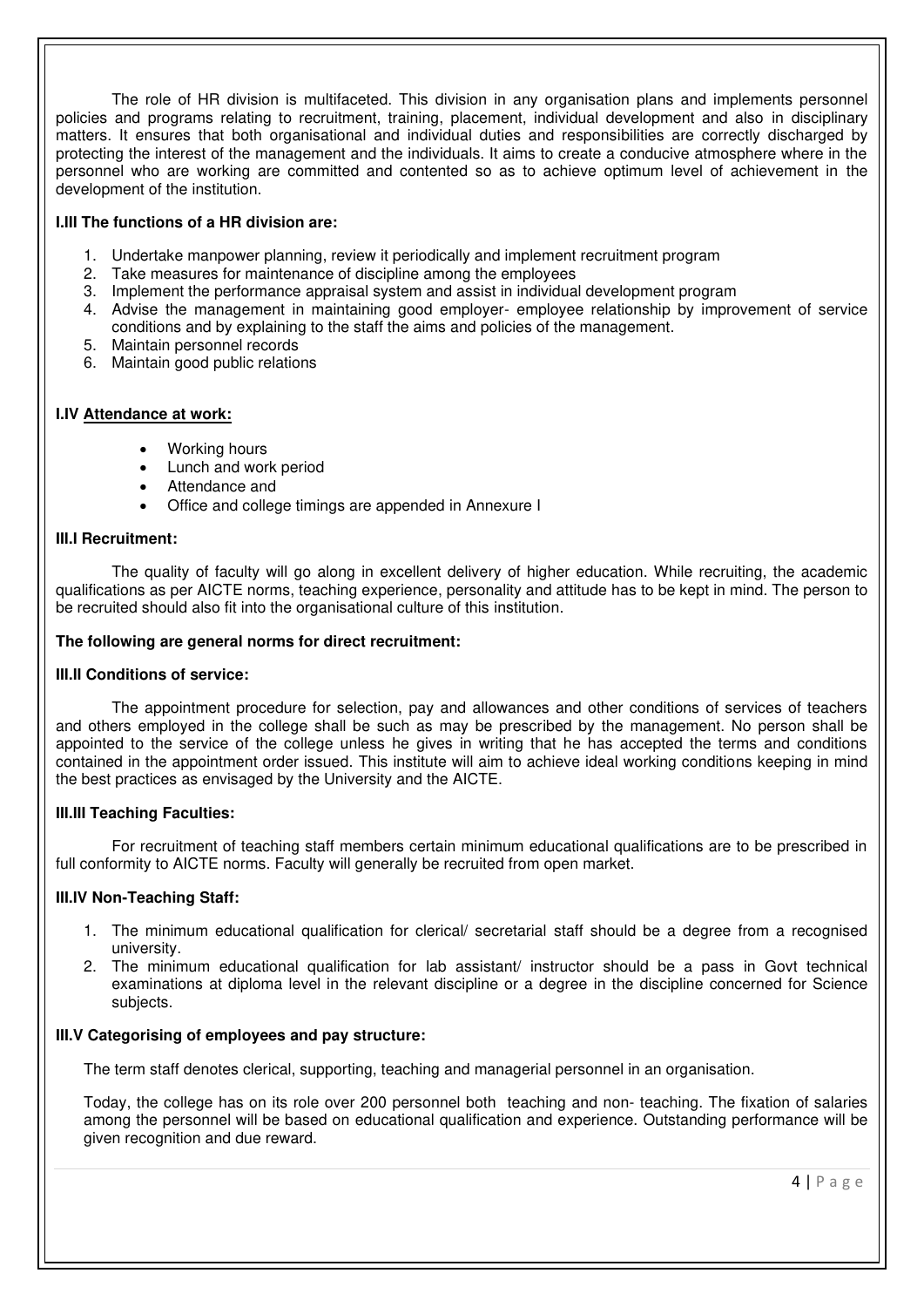#### **III.VI Employees Welfare Benefits:**

#### **a. EPF:**

Subscription to the fund shall be compulsory for employees who fall within the ambit of EPF Act. Employees shall subscribe at a certain minimum rate recoverable in the salary and the Management shall contribute equal amount and remit to employees' individual EPF account.

#### **b. Availing Leave:**

The leave rules are amended in Annexure III.

#### **c. Loan:**

The institution provides loan assistance to its staff in extraordinary circumstances and in emergencies, e.g., meeting educational expenses of wards, medical emergencies etc, For those who have put in more than two years of service three months salary will be given, for others advance is limited to one month salary . This loan is recovered in 10 equal instalments and does not carry any interest.

#### **d. Other Benefits:**

The institution provides to all its personnel tea in the morning and evening and lunch free of costs on all working days. Further free bus transportation in college is provided to all the personnel.

#### **I. Performance Appraisal:**

The objectives of a good performance appraisal system are:

- 1. Self appraisal and thorough assessment of job performance of the individual
- 2. Assessment of growth potential
- 3. Counselling to improve performance and capabilities.

Self appraisal is a means by which personnel are able to set specific goals for themselves and thereafter evaluate their own performance. The review of performance helps in evaluating the performance of an individual and also plays a critical role in improvement of his/her performance in future.

Performance appraisal by the superiors is an important tool in providing incentive for outstanding performance. The superiors who are assessing the performance are expected to be objective, impartial and should explain reasons for such assessment. They should take into account not only the individual performance but also his involvement as a Team Player.

After the self appraisal is made by the employee the Head of the Department (HOD) is expected to report his views to the reviewing officer namely the Principal. The principal shall in turn agree or disagree with the views expressed by the reporting officer (i.e. HOD). If he disagrees, he should substantiate the same. Thereafter, this assessment report would be placed before the management for acceptance.

The prescribed form for Performance Appraisal is appended

#### **II. Disciplinary Rules:**

The employees are expected to be disciplined, sincere, impartial and committed to the ideals of the institution. They are expected not to engage in any business or alternate employment while they are in service in ACT. Further, they are also expected to keep away from any political activity within and outside the campus. In cases where certain indiscipline occurs in ACT, the administration will deal with it suitably, so as to protect the interests of the institution. To deal with such acts or omissions, the maximum punishment of suspension or dismissal could also be awarded.

The discipline and appeal rules are appended in the Annexure -III.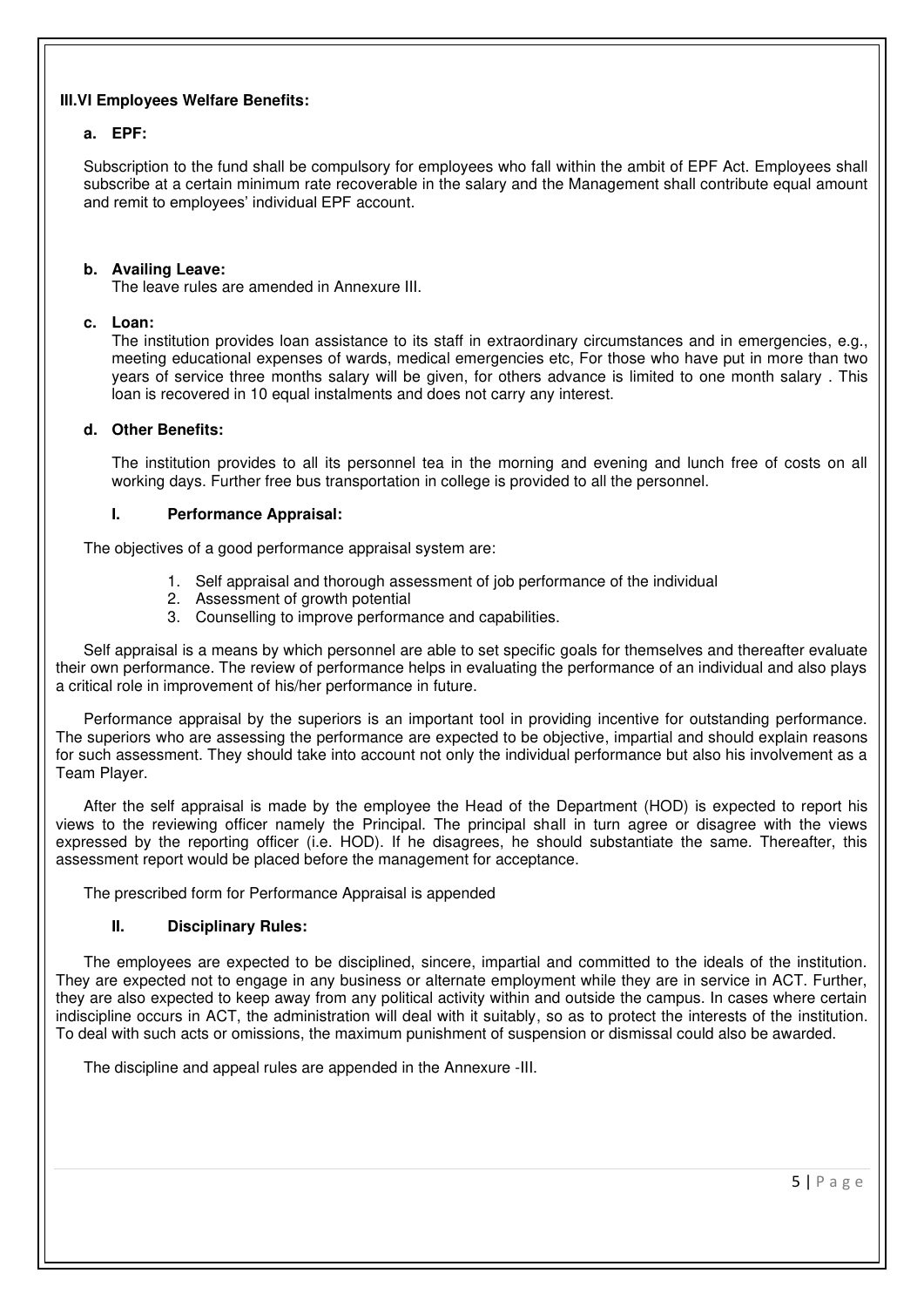#### **III. Personnel Records Management:**

To ensure proper settlement of leave, EPF, Employees record should be maintained with accuracy and safety. The responsibility of personnel records management will be the duty of HR division in the college

## **The following records should be maintained in respect of each employee:**

- 1) Records relating to his recruitment, joining
- 2) Records relating to his leave accrued
- 3) Performance appraisal reports and increments records
- 4) Disciplinary and conduct records

In short a record of service of each employee of the college shall be maintained to include all details of service, pay drawn, leave and punishment

The College Management Software (CMS), Management Information System (MIS) are the tools which will assist in maintaining records pertaining to personnel administration.

## IV. **Notice for leaving Employment:**

A member of teaching staff shall not leave or discontinue service on his own accord without first giving three calendar months notice or by paying an amount equivalent to his salary of three months.

(i) The staff member who wishes to leave the institutions shall submit resignation through the HOD concerned.

- (ii) The staff member should obtain and submit the prescribed no due certificate from the administration office.
- (iii) Service certificates will not be issued to staffs who do not comply with the above regulations.

The management shall have the right to accept or refuse the request on valid grounds.

#### **V. Public Relations:**

Public Relations is an important tool in building up the image of the institution. The Assistant Manager-HR is also assigned the role of public relations in addition to her regular duties.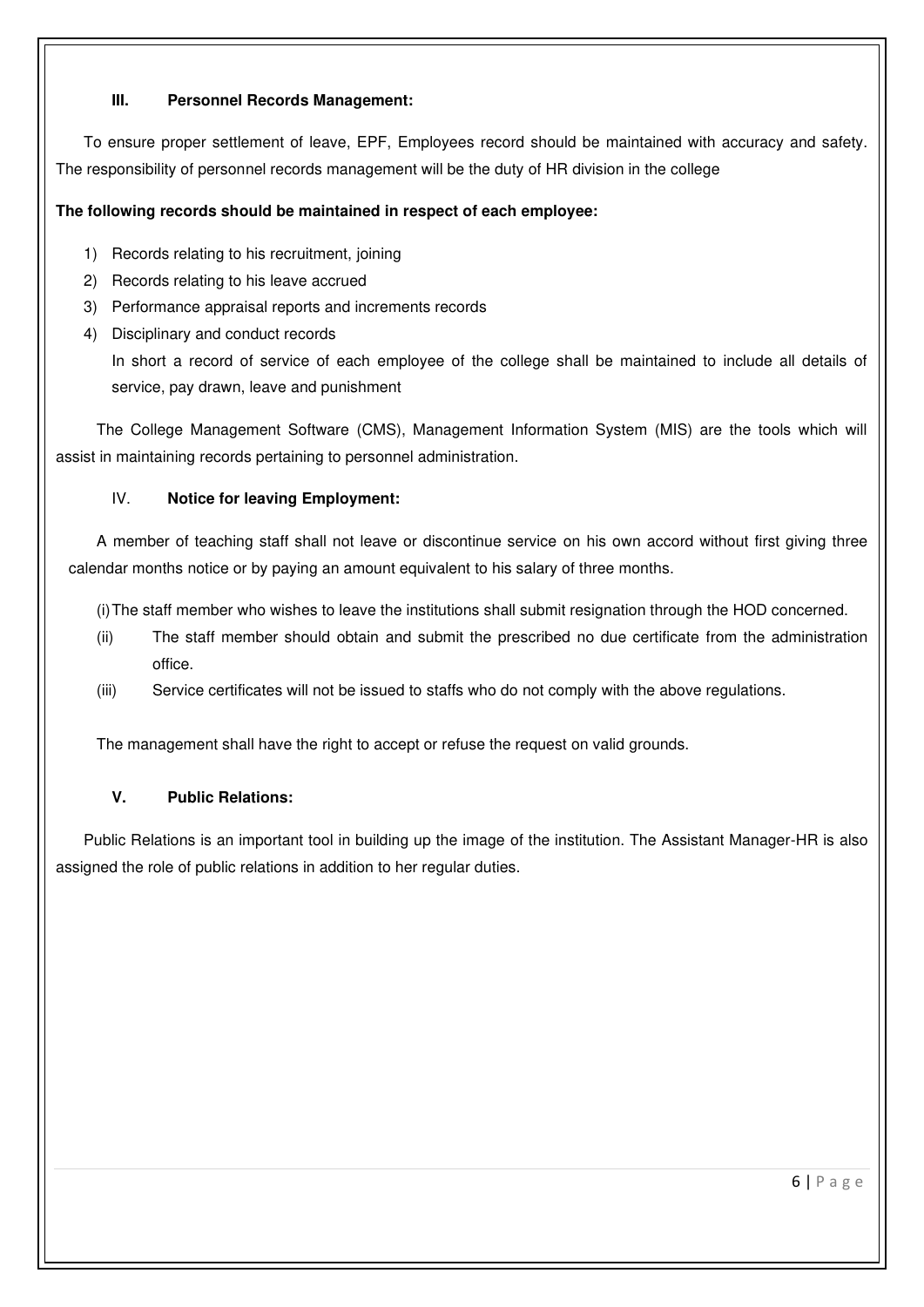#### **ANNEXTURE -I**

#### **I.OFFICE & COLLEGE TIMINGS**

- 1. The office hours are from 8.30am to 4.00pm with a lunch interval of 30 minutes between 1.00pm and 2.00pm and members of clerical staff can leave their seat for lunch by turn and they should not leave at the same time. The office timings should be strictly adhered to.
- 2. The college shall function from 8.30am to 4.00pm. There are several class sections of 50 minutes each with a tea break by 15 minutes in the forenoon and a lunch break of 45 minutes.
- 3. The supervising officer should close the attendance registers sharply by 8.40am and send them to the officer concerned before 8.45am every day.
- 4. If any one does not attend office punctually, the letters "Late Permission (LP)" for permission and "No report (NR)" for non reporting , as the case may be, should be entered against his/her name in the attendance register.
- 5. Two late permissions or early permissions with approval are allowed every month. One day Casual Leave (CL) will be forfeited beyond two late permissions. Habitual late coming or no report will entail disciplinary action.
- 6. Except for valid reasons and/or unforeseen circumstances no employee shall be absent from duty without prior permission.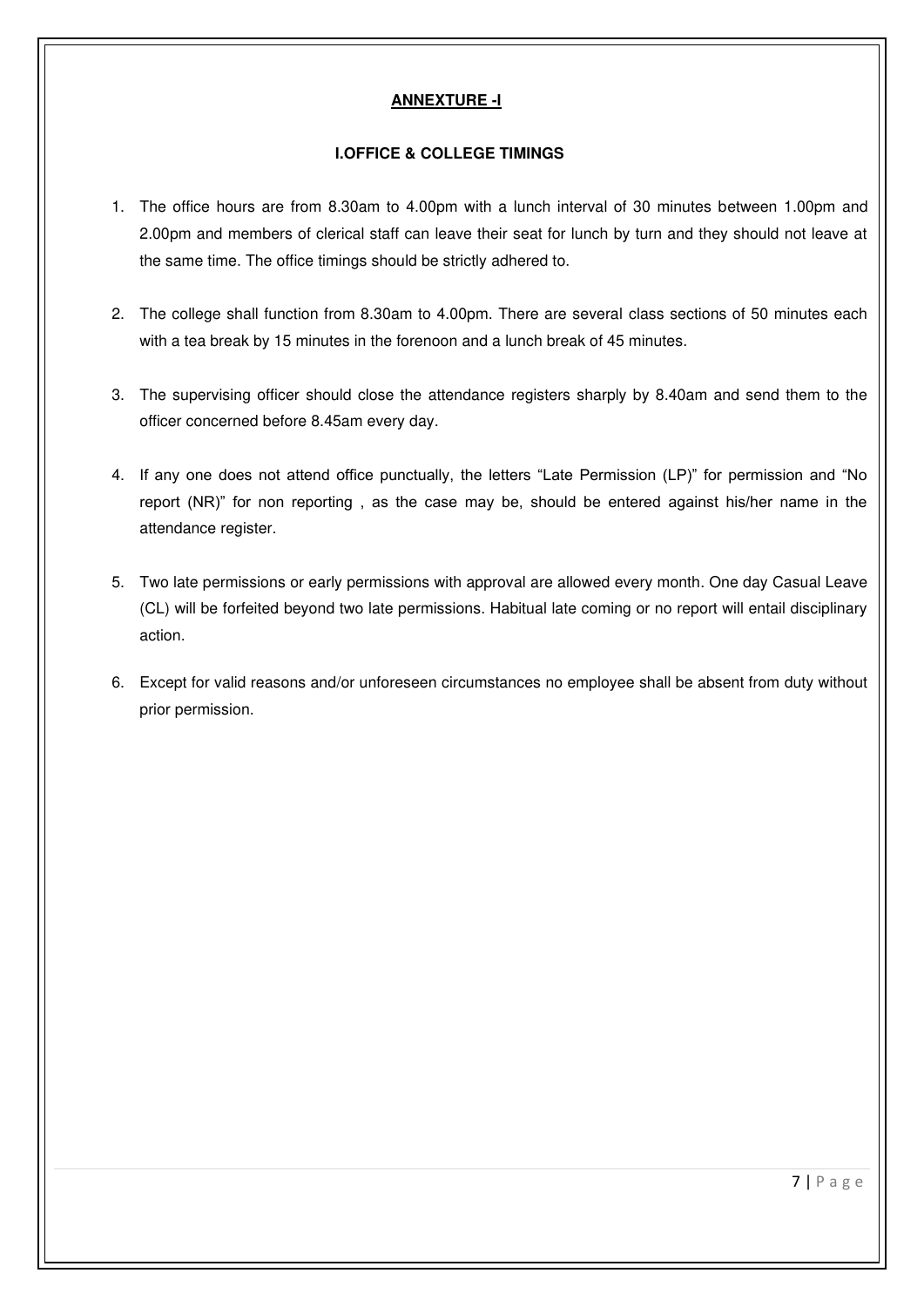#### **ANNEXTURE –II**

#### **II.CODE OF PROFESSIONAL ETHICS**

#### **I. Teachers and their responsibilities:**

Whoever adopts teaching as a profession assumes the obligation to conduct himself in accordance with the ideals of the profession. A teacher is constantly under the [scrutiny](https://www.google.co.in/search?hl=en&pwst=1&biw=800&bih=470&sa=X&ei=ezISUKXlKcmGrAew9YH4Cw&ved=0CGgQvwUoAQ&q=scrutiny&spell=1) of his students and the society at large. Therefore, every teacher should see that there is no incompatibility between his precept and practice.

The national ideals of education which have already been set forth and which he/ she should seek to inculcate among students must be his/ her own ideals. The profession further requires that the teachers should be calm, patient and communicative by temperament and amicable, that is, friendly and pleasant in manner or disposition.

#### **Teachers should:**

- (i) Adhere to a responsible conduct expected in their profession.
- (ii) Manage the personal conduct keeping in mind the dignity of the profession;
- (iii) Seek to make professional excellence through advance study and research;
- (iv) Should take part in profession, conferences, seminars so as to enhance their knowledge.
- (v) Perform the teaching duties, practical's, mentoring and tutorial work with utmost dedication.
- (vi) Cooperate and assist in carrying out functions relating to the educational responsibilities of the college; assisting in appraising application for admission, advising and counselling students as well as assisting in the conduct of college and examination including supervision, invigilation and evaluation; and
- (vii) Participate in co-curricular and extra curricular activities.
- (viii) Should be willing to be an effective team player in the development of ACT. They should willingly accept responsibilities given to them by the HOD, Principal and the management in the development of the institution.

#### II) **Teachers and students:**

Teachers should-

- 1) Respect the right and dignity of the student in expressing his/ her opinion ;
- 2) Deal justly and impartially with the students regardless of their religion, caste, economic, social and physical characteristics;
- 3) Recognise the difference in aptitude and capabilities among students and strive to meet their individual needs;
- 4) Encourage students to improve their attainments and develop the personalities;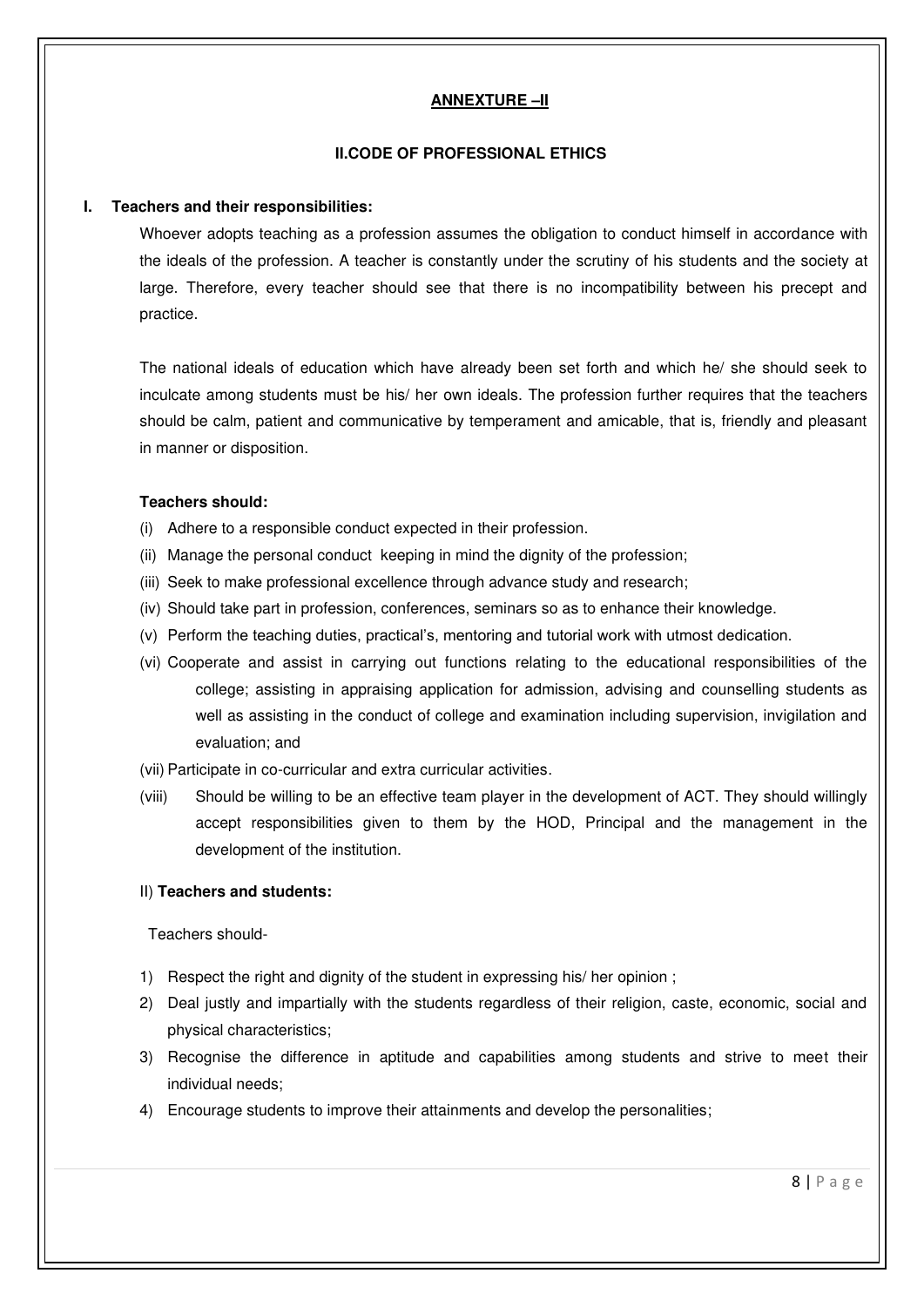- 5) Inculcate among students scientific temper and instil in them the attributes which will be useful in nation building.
- 6) Be sensitive and responsive to the student's needs and requirement.
- 7) Should refrain from encouraging any student or activity which may lead to groupism and disharmony.
- 8) Make themselves available to the students even beyond their class hours where ever necessary and help and guide them.

#### **III) Teachers and colleagues:**

Teachers should –

- 1) Treat other members of the profession in the same manner as they themselves wish to be treated;
- 2) Speak respectfully of other teachers and render assistance for professional betterment;
- 3) Refrain from lodging unsubstantiated allegations against colleagues to higher authorities;
- 4) Refrain from allowing consideration of caste, creed, religion, race or sex in their professional endeavour;

#### **IV) Teachers and authorities:**

Teachers should –

- 1) Discharge their professional responsibilities according to the existing rules and adhere to procedures and methods consistent with their profession in initiating steps for change of any such rules detrimental to the professional interest;
- 2) Refrain from undertaking any other activities with are likely to interfere with their professional responsibilities.
- 3) Cooperate with the authorities for the betterment of the institution in all respects;

#### **V) Teachers and Non teaching staff:**

Teachers should treat non- teaching staff as their equal team partners in fulfilling the vision of ACT.

#### **VI) Teachers and guardians:**

To improve the performance of students, the teachers are expected to maintain effective communication with the guardians wherever necessary. They should meet the guardians and use this meeting to improve the performance of the wards.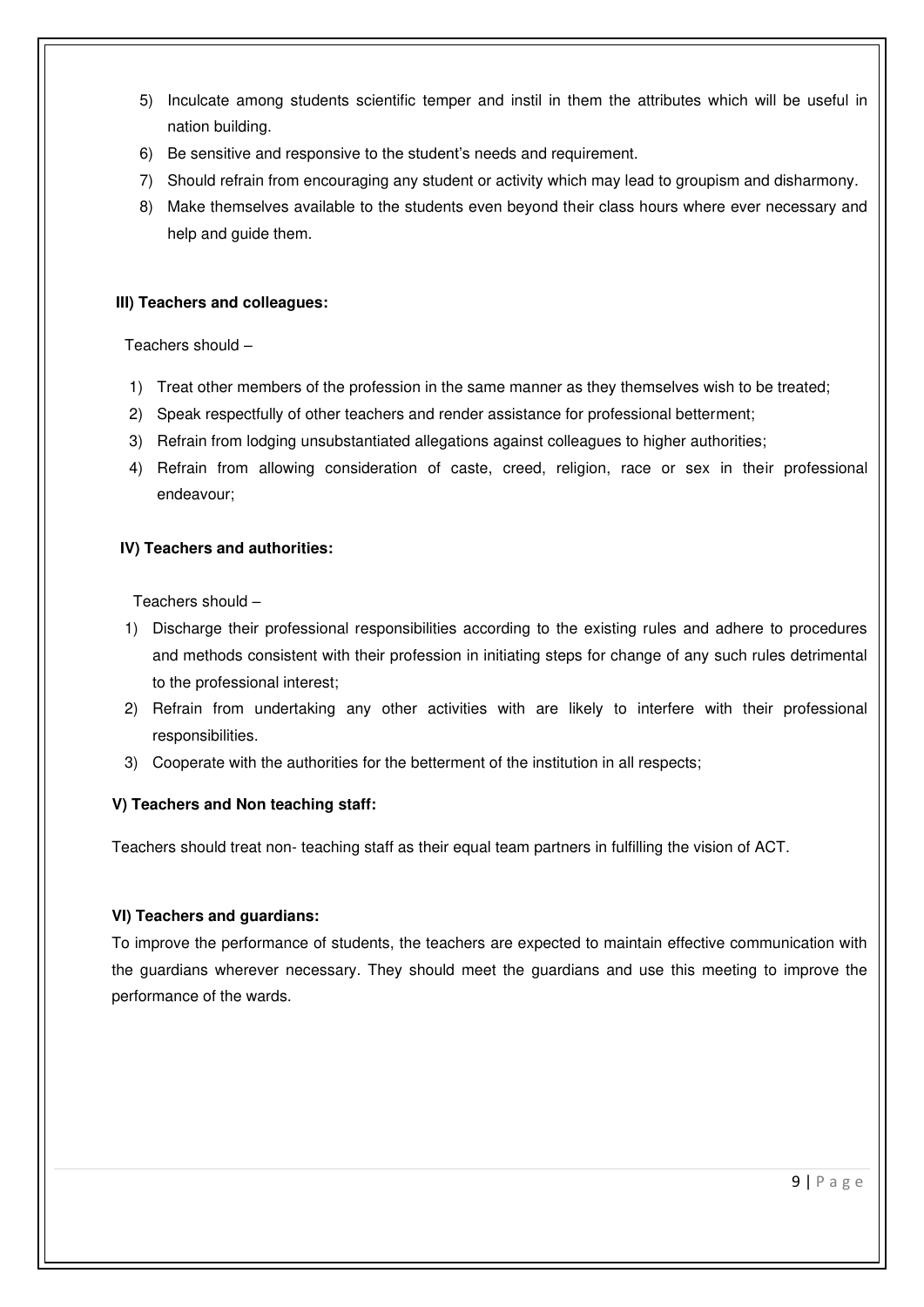#### **ANNEXTURE –III**

#### **III.LEAVE RULES**

#### **I Short Title, Commencement & Applicability:**

These rules may be called **"The Agni College of Technology Leave Rules, 2012"**. These Rules shall apply to all the employees of the College and they shall come into force with effect from the Academic Year 2012-13.

#### **General:**

The leave is not the right of the employee but a facility provided in certain circumstances.

- The leave may be either granted or declined by the competent authority depending on the exigencies of the situation.
- The application shall be submitted in the prescribed form well in advance and got sanctioned by the competent authority before availing the leave.
- No leave will be sanctioned on telephone except in case of extraordinary circumstances / sudden illness etc.
- Any violation of provision contained in these rules will be liable for disciplinary action.
- Competent authority means HOD's or the Principal.

#### **I. Kinds of Leave:**

- 1. Casual Leave (CL)
- 2. Vacation Leave (VL)
- 3. Duty Leave (DL)
- 4. Maternity Leave (ML)
- 5. Extraordinary Leave (EL)

#### **1. Casual Leave (CL):**

- a) Total casual leave granted to an employee shall not exceed eleven days in a calendar year.
- b) Faculty and staff who have not completed one year of service can avail C.L only on pro rata basis or restricted to the proportionate duty period, others can avail 3 days during every quarter not exceeding 11 days in a year.
- c) CL can be prefixed/suffixed to holidays. Casual Leave cannot be coupled with any other leave.
- d) CL will lapse at the end of each calendar year
- e) A minimum of ½ day or maximum 3 days can be availed at a time.
- f) Prior sanction of concerned authority shall be obtained. However due to emergency intimation may be communicated over telephone.
- g) HOD who is the sanctioning authority concerned shall maintain a CL Register.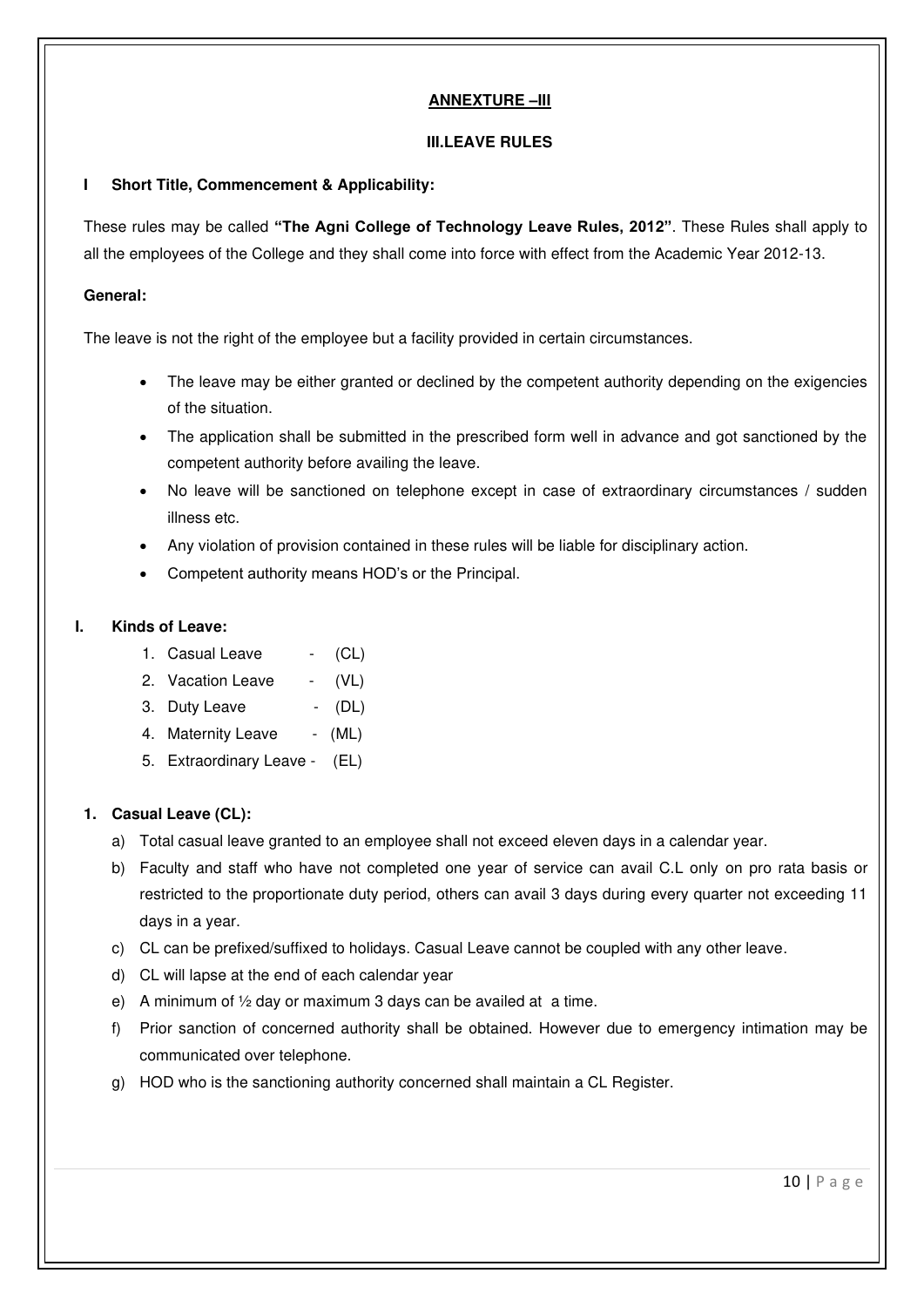#### **2. Vacation Leave (VL):**

The faculties (Professor, Associate Professor and Assistant Professor) who have completed one year of service are eligible for the vacation leave.

- I. The vacation period will be declared by the Principal and vacation leave can be availed only during vacation period
- II. Generally, the semester and vacation period are as follows:

| Odd semester      | winter vacation period |
|-------------------|------------------------|
| (June to October) | (November to December) |

Teaching staff can avail 1 week.

Non Teaching staff can avail 1 week.

| Even semester       | summer vacation period |
|---------------------|------------------------|
| (November to April) | (May to June)          |

Teaching staff can avail 4 weeks

Non teaching staff can avail 1 week:

- A minimum of 7 days and maximum of 14 days should be availed at a time.
- Vacation Leave cannot be coupled with any other leave except Duty Leave.
- III. Leave shall be applied well in advance and got sanctioned before availing.
- IV. May be curtailed or refused in case of extraordinary circumstances.
- V. Principal and Administrative Officer are the competent authority for sanctioning this leave for Teaching faculty and Non Teaching staff, respectively.

## **3. Duty Leave(DL):**

An activity which has to be performed for the works of the affiliating university may be considered to grant this leave to all faculties not exceeding 21 days in an academic year.

- I. This leave can't be availed of unless prior sanction is obtained giving a minimum of a weeks' notice in advance. No post-facto approval is permissible.
- II. This leave shall be granted for one or more of the following purposes:
	- a) To attend Examination related works of the affiliating university during college working days.
	- b) To present a research paper in conference etc. when duly authorized by Management.
	- c) Any other special case on merit as approved by the Principal.
- III. The faculty concerned shall also satisfy the following conditions
	- a) There exists a written request from the authority concerned
	- b) Research papers have been accepted for presentation
	- c) The staff shall produce evidence for having done the intended duty.
	- d) Principal is the sanctioning authority.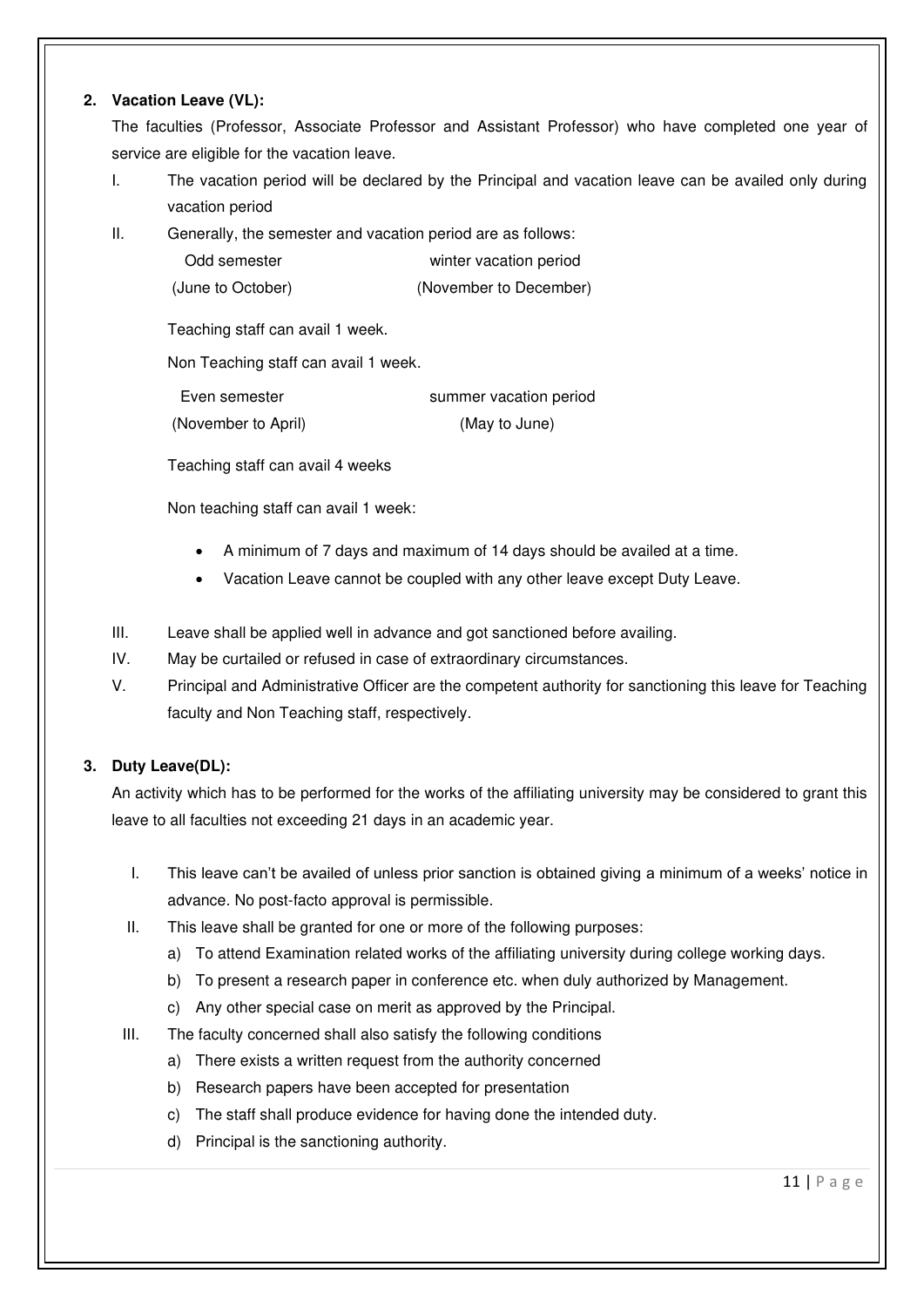#### **4. Maternity Leave (ML):**

The leave shall be granted subject to the following conditions:

- a) She should have completed a minimum of two years of satisfactory service.
- b) The leave can be availed for 90 days subject to with pay for two months and without pay for one month on production of medical certificate either prior to delivery or after.
- c) She shall give an undertaking that she will work for one year after rejoining duty.
- d) Principal is the sanctioning authority.

#### **5. Extra Ordinary Leave (EL):**

An employee who has rendered at least 3 years of unblemished service to the institute may be granted extra ordinary leave, when no other leave is admissible and applies in writing.

This leave shall always be without pay and allowances and it shall not count for incremental benefits.

This leave shall be granted for prolonged illness or for pursuing higher education.

The total period of continuous absence from duty on leave (including vacation) shall not exceed one year at a time.

The Management is the sanctioning authority.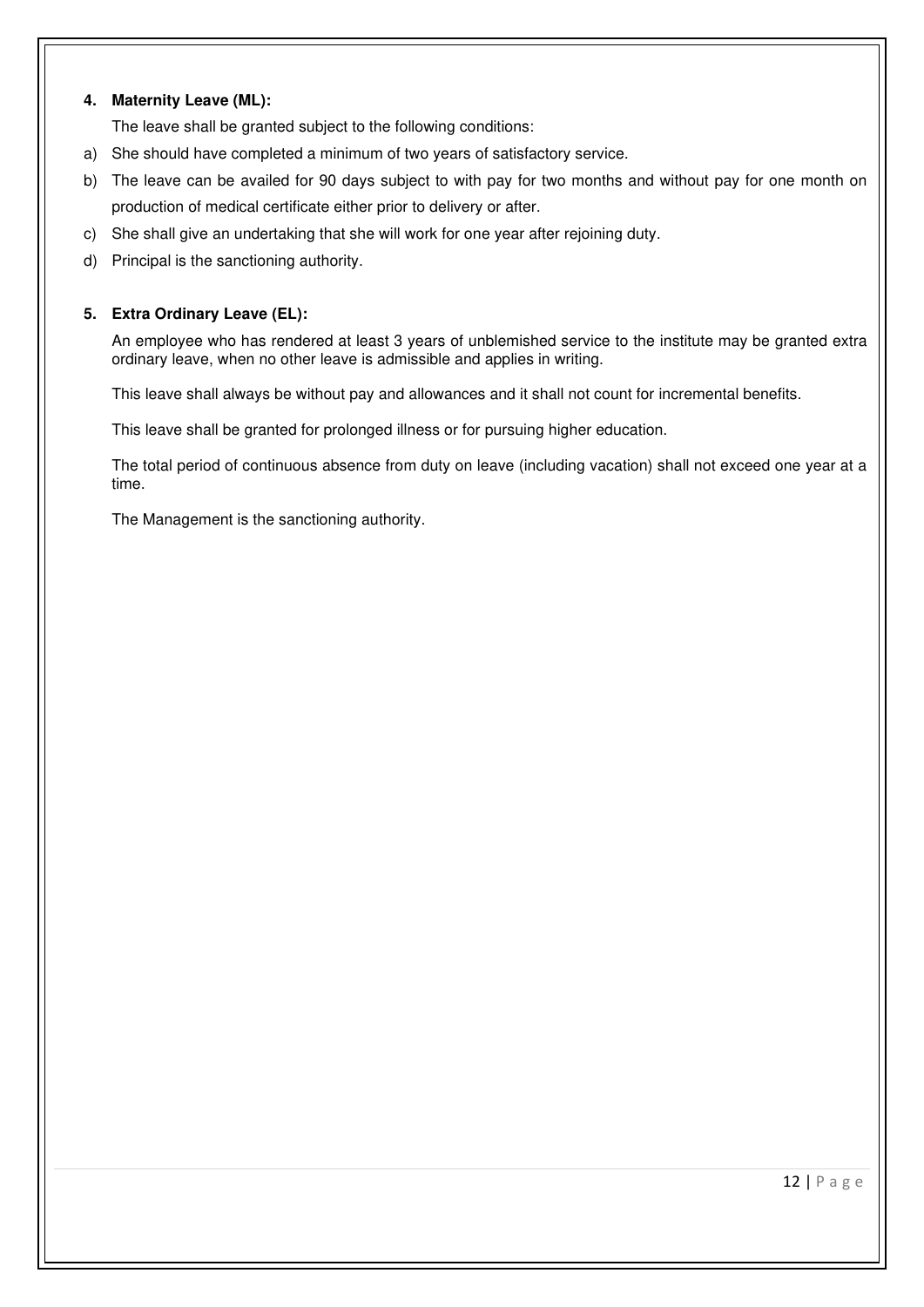#### **ANNEXTURE –IV**

#### **IV. DISCIPLINE AND APPEAL RULES**

#### **1. Short Title and Commencement:**

- a. These rules may be called "The Agni College of Technology Employees Discipline and Appeal Rules, 2012".
- b. This shall come into force with effect from Academic Year 2012-13.

#### **2. Applicability:**

These rules shall apply to all employees of the college other than casual labourer.

#### **3. General:**

- (a) Every employee shall at all times maintain absolute integrity and devotion to duty and also be strictly honest and impartial in his official dealings.
- (b) Unless otherwise stated specifically in the terms of appointment every employee is a whole time employee of the college, and he may be called upon to perform such duties as may be assigned to him by the competent authority, beyond scheduled working hours and on closed holidays.
- (c) An employee shall be required to adhere the scheduled hours of work, during which, he must be present at the place of his duty.
- (d) Acceptance of Gifts:

 No staff, teaching or non-teaching is permitted to accept any gift in cash or kind from any one without the prior permission of the Principal. This would not apply in case of gifts from family members or in case of inheritance.

#### **4. Causes for imposing Penalties:**

For good and sufficient reasons, negligence, inefficiency, insubordination or failure to show due diligence and attention in the discharge of his duties or failure to conform to the instructions of his superiors or any irregularity in the discharge of his duties or any criminal offence involving moral turpitude, and employee of the college shall make himself liable to disciplinary action.

#### **5. Penalties:**

The following penalties may, for good and sufficient reasons, as hereunder prescribed, imposed on an employee viz.

- 1. Minor Penalties:
- a. Censure
- b. Fine in case of subordinate / administrative staff
- c. Recovery from pay of whole or part or any pecuniary loss caused to the College by negligence or breach of orders.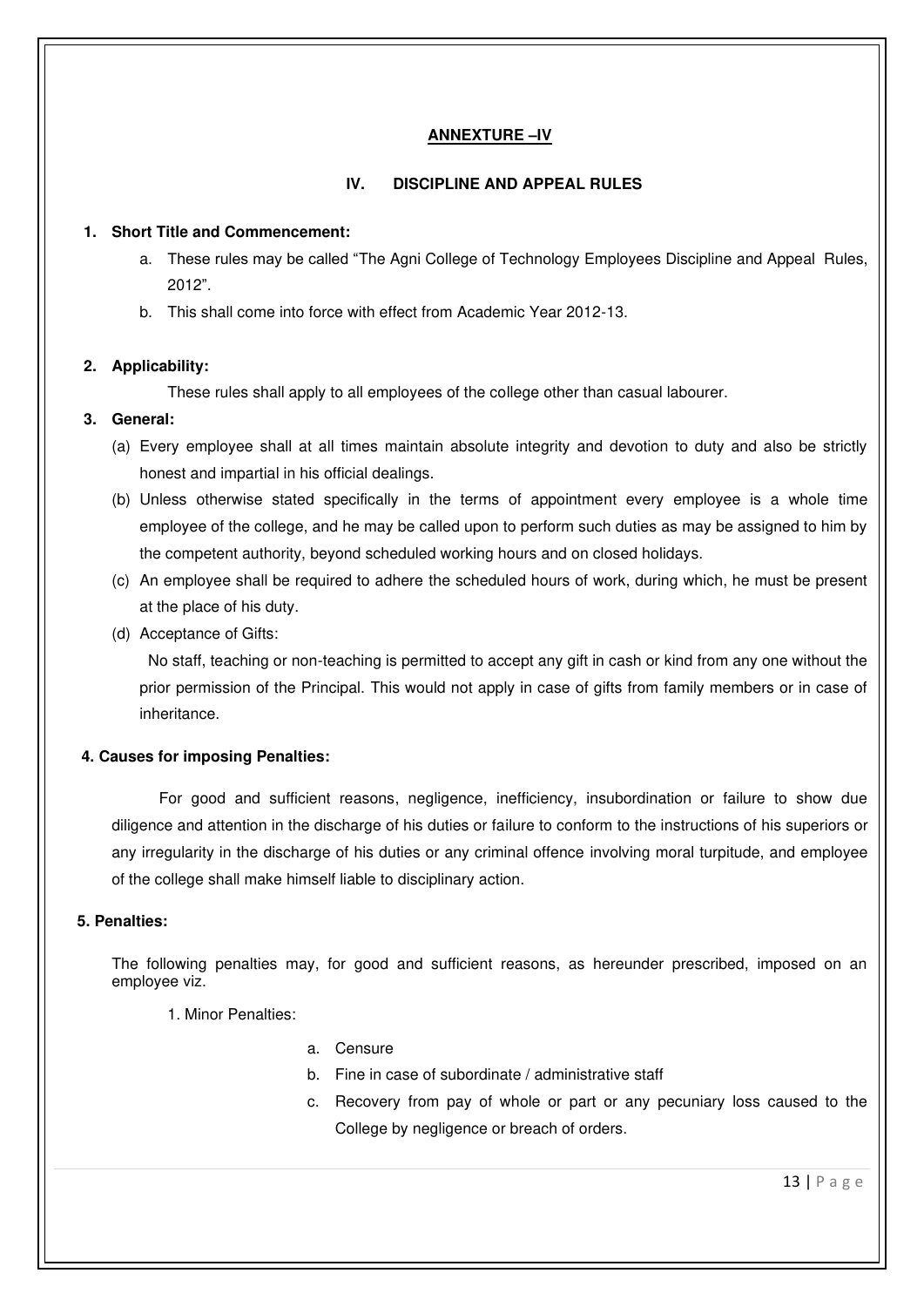2. Major Penalties:

Termination from the services of the College

#### **6. Acts and Omissions:**

The following acts and omission shall be deemed to be misconduct:

- 1. Wilful insubordination or disobedience
- 2. Habitual late attendance or habitual absence.
- 3. Indecent or disorderly behaviour or any act detrimental to the functioning of the institution.
- 4. Negligence or neglect of work
- 5. Breach of any rule or instructions issued
- 6. Deserting one's post or duty without prior permission from higher authorities.
- 7. Moral Turpitude.
- 8. Any other acts or decision or omission of act which goes against the interest of the College or Management.

#### **7. Competent Authority:**

The Principal is the competent authority to impose minor penalties and Management is the competent authority to impose major penalty.

#### **8. Procedure for imposing of Penalties:**

In all disciplinary cases the employee concerned will be given reasonable opportunity to explain his point of view. The disciplinary authority should take into consideration the representation given by the employee carefully and take an appropriate decision in disciplinary matters before imposing punishment.

#### **9. Appeal:**

An employee shall be entitled to appeal to the Management, in cases of orders passed by the Principal and no appeal lies against the orders passed by the Management

However, an employee of the College in whose case the Management has passed original orders, shall be entitled to submit however, **within thirty days**, a petition for review of orders passed by it on the grounds that no reasonable opportunity of defending himself was given or the punishment is excessive or unjust. If the petition for review does not satisfy any of the above grounds it shall be summarily rejected.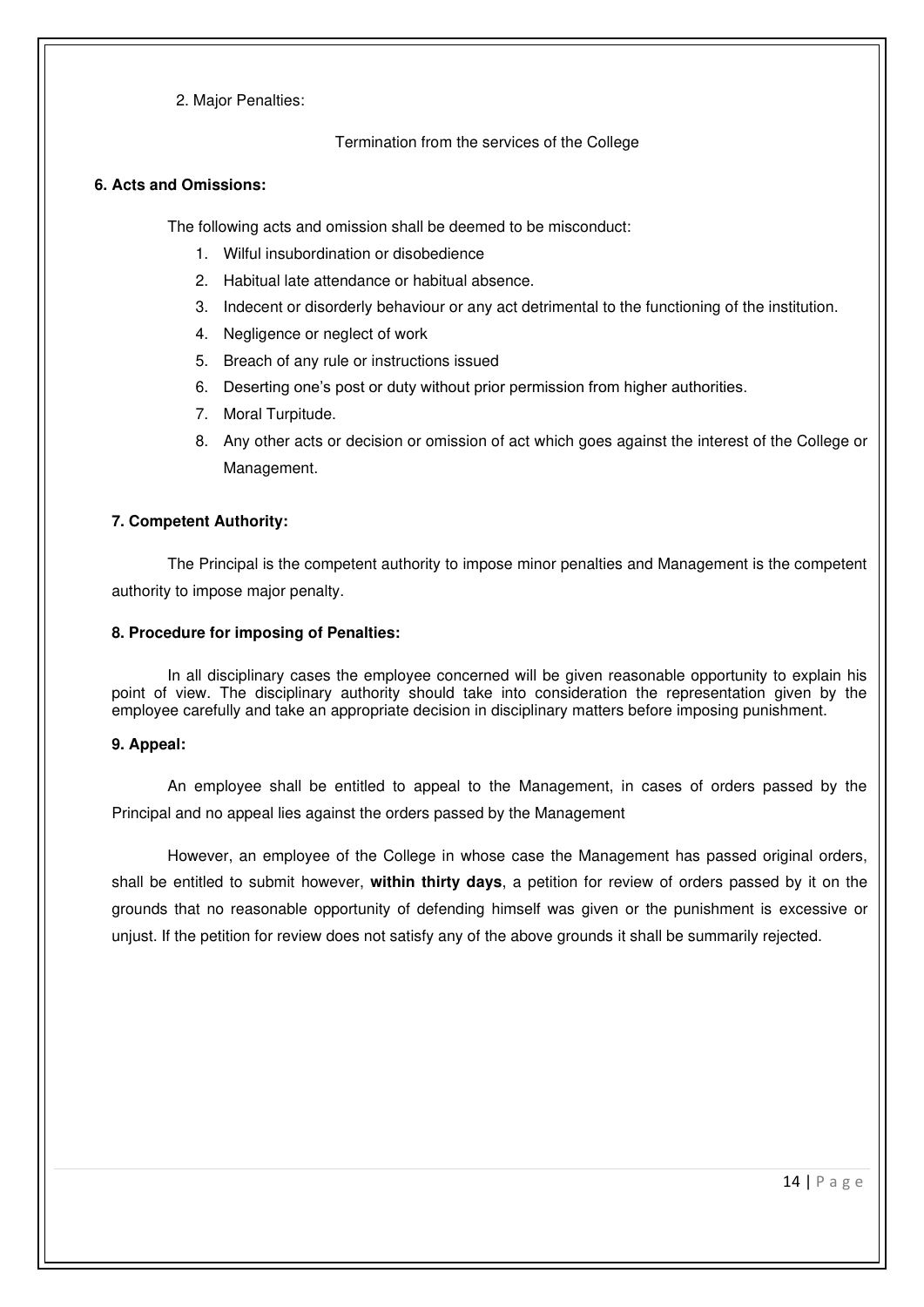

Appendix



 **AGNI COLLEGE OF TECHNOLOGY**

Thalambur, Chennai

## **FACULTY PERFORMANCE REVIEW**

# **Part-1**

# **Confidential**

(To be filled by the Faculty)

- 1. Period under review : **Academic Year 20 -20**
- 2. Name & Designation of Faculty :
- 3. Name of the Department :
- 4. Educational Qualification:
- 5. Date of Joining in ACT :
- 6. Theory subjects handled during the Academic Year with pass percentage:-

| SI.No | <b>Semester</b> | Subject<br>Code | <b>Subject Name</b> | <b>Department</b> | <b>Pass</b><br>Percentage |
|-------|-----------------|-----------------|---------------------|-------------------|---------------------------|
|       |                 |                 |                     |                   |                           |
|       |                 |                 |                     |                   |                           |
|       |                 |                 |                     |                   |                           |
|       |                 |                 |                     |                   |                           |

7. Papers published / presented during this period:

8. Participation in STTP. Workshop, conference, seminars, research and industrial visits etc.,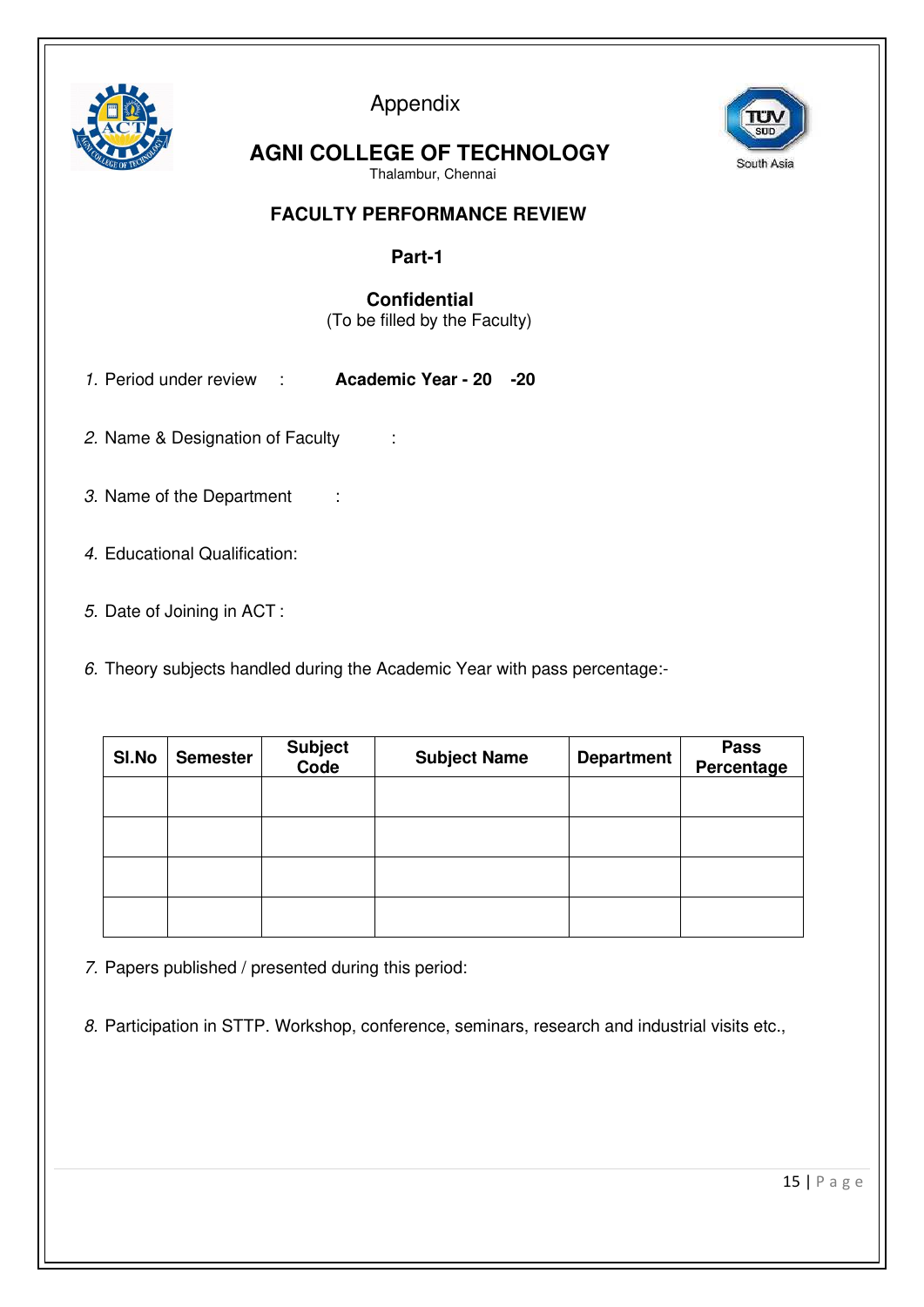9. Additional responsibilities held: (Class in charge, tutor, time table i/c, placement coordinator, ISO,NSS,YRC etc.,)

10. Self Assessment of performance during this period:

(The faculty member may highlight his/her achievements and any difficulty encountered during this period in about 150 words)

**Signature & Date**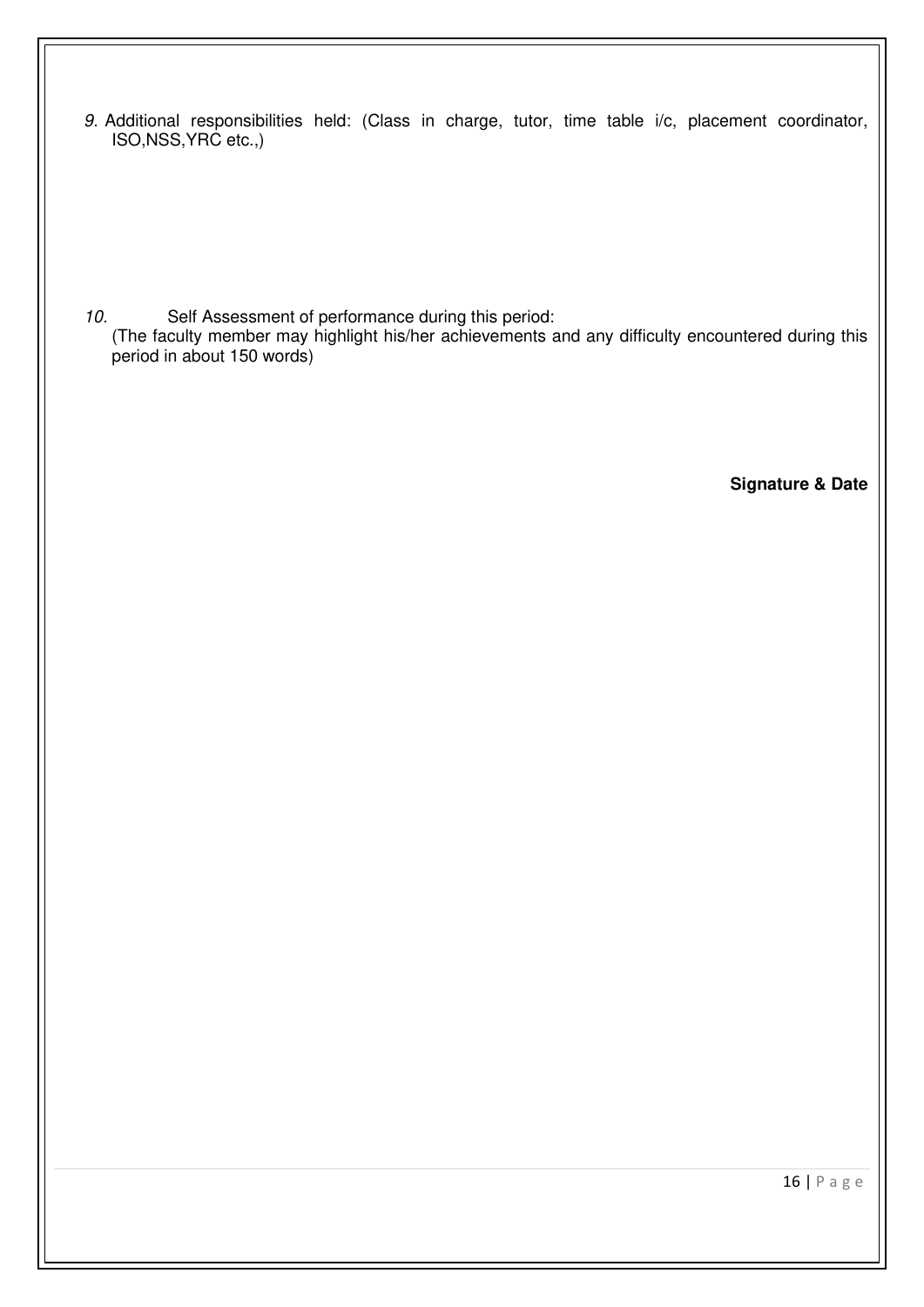

# **AGNI COLLEGE OF TECHNOLOGY**

Thalambur, Chennai

# **FACULTY PERFORMANCE REVIEW**



# **Part-II**

# **Confidential**

# **(To be filled by the Reporting Authority)**

1. Do you agree with the Self Assessment of the Faculty Member? If not please specify reasons:

- 2. Rate faculty on knowledge of the Subject:
- 3. Rate faculty on Communication Skills both Verbal & Written:
- 4. Rate faculty as a team player:
- 5. Rate faculty on initiative:

17 | P a g e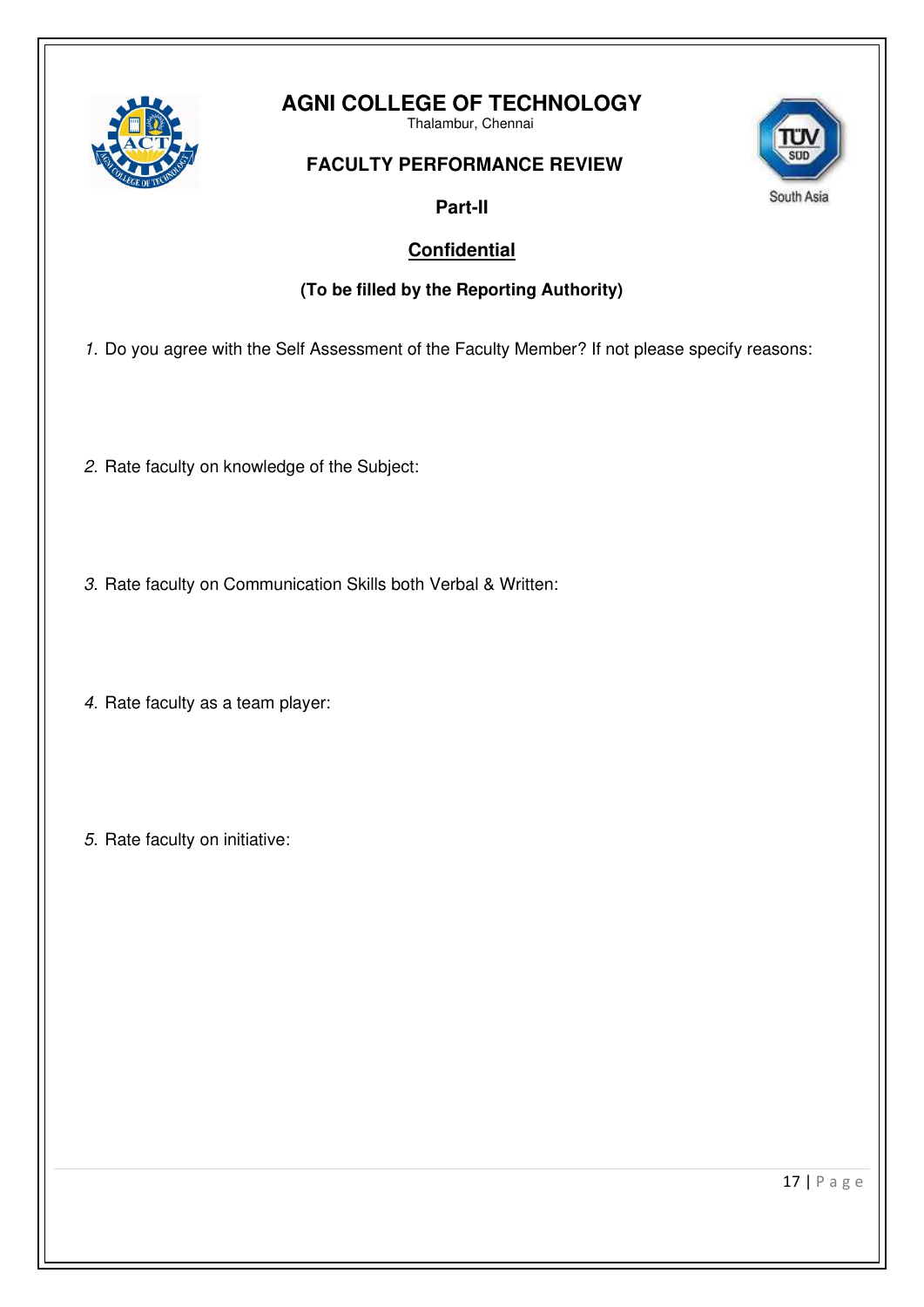6. Rate faculty on Productivity:

7. Rate faculty focus on student issues:

8. Highlight employees strength and areas which require improvement:

9. Overall Performance\*:

 **Signature & Name of the Reporting Authority & Date**

**\*Ratings may be indicated as Outstanding or Good or Average or Below average.**